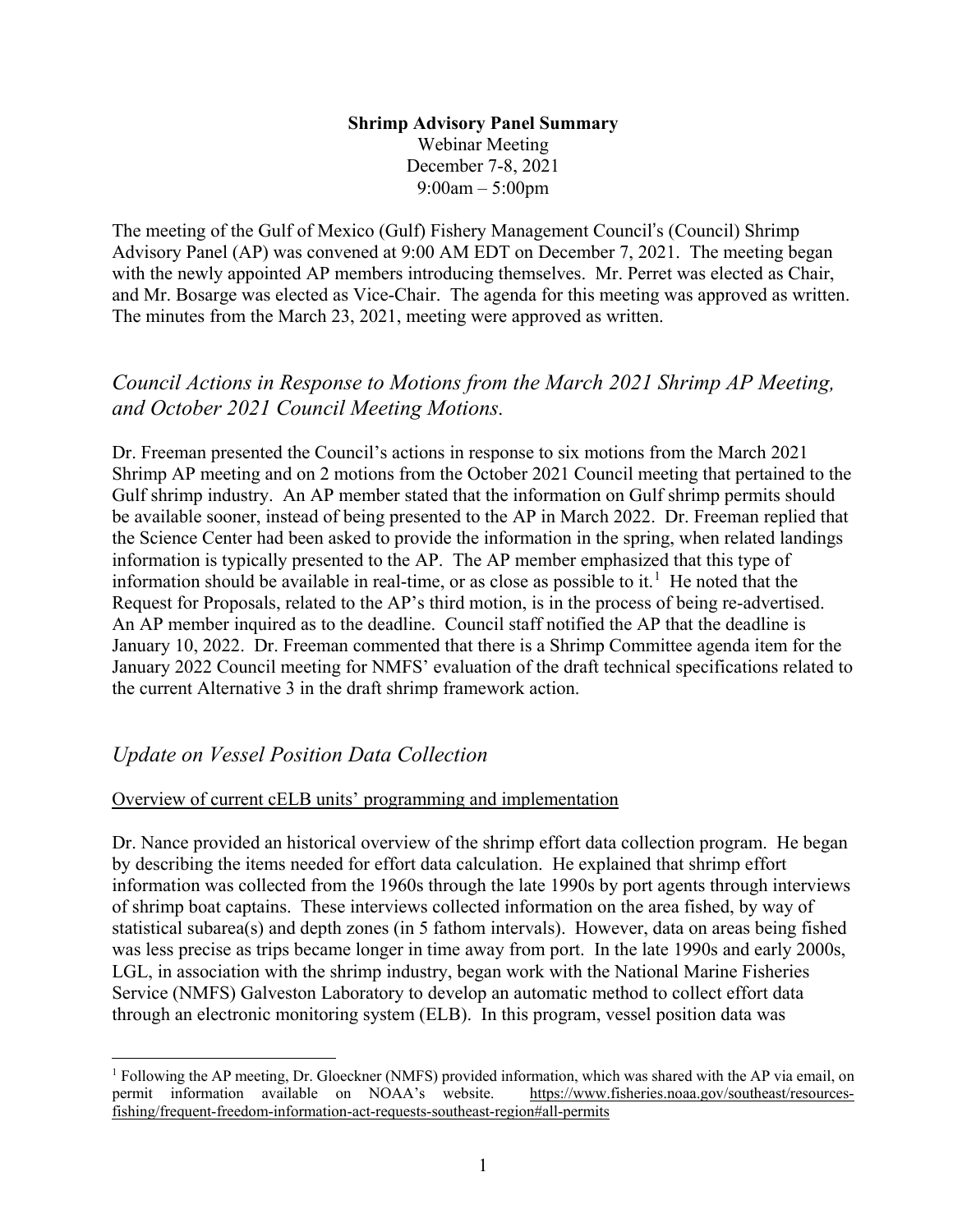passively collected by a GPS antenna every 10 minutes and stored on a Secure Digital (SD) card, which was later collected by LGL personnel and sent to NMFS, and a new card was provided and installed in the ELB unit. Although the data were collected with high frequency (i.e., every 10 minutes), this program was never intended for real time transmission of the vessel position information, as this was unnecessary to estimate shrimp effort of the fleet. A congressional line item provided funding for this program through roughly 2011. After 2011, NMFS became the responsible source for the money to continue the program and the agency recognized the need to develop an ELB that could send the data directly to a computer. A software engineer at the NMFS Stennis Laboratory began initial programming around 2013 for a cellular electronic logbook (cELB). The unit was programmable, had the ability to collect and store GPS locations, and send the data over the 3G network. Testing of the cELB units first took place on NOAA laboratory ships, followed by testing on six shrimp vessels. Year-end money from the Pacific States Marine Fisheries Commission was used to purchase around 800 cELB units, along with Pelican cases to assist in keeping the units out of the elements on the shrimp vessels. Approximately 500 shrimp vessels (permits) were randomly selected to carry the system. If a vessel had an original ELB, then that unit was kept active for purposes of comparison between the data collected from the original ELB and the new cELB units.

An AP member asked for clarification on the waters in which data is collected from shrimp vessels. Dr. Nance responded that the units collected data for both federal and state waters. The AP member then asked if landings were heads-on or heads-off. Dr. Nance noted that landings were reported as heads-on. Lastly, the AP member asked if there was any consideration for gear type or gear size in effort estimation. Dr. Nance replied that only hours of fishing was used, without noting gear type or gear size.

An AP member displayed a cELB unit in a Pelican case for Council staff and AP members. One AP member noted that, every year, effort changes, and asked what NMFS does with the effort data. Dr. Nance responded that calculated effort is used for shrimp stock assessments and for determining the shrimp effort threshold for red snapper and determining interactions with sea turtles. Another AP member inquired if the costs of the current cELB units were in the hundreds or thousands. Dr. Nance responded that the cost of an individual unit was in the hundreds. Dr. Froeschke stated that Table 1.1 in the framework action to establish funding for the ELB program<sup>[2](#page-1-0)</sup> has the estimated costs for the current cELB program.

### Presentation on elements of data from current cELB units

Dr. Gloeckner reviewed the format and file in which the data are collected. Latitude, longitude, and a timestamp are collected every 10 minutes as a ".dat" file. He next provided an image of the cELB unit and discussed the various components. He reviewed the original process of data transmission with the 3G network and compared that with the current mail-in process. He noted that 100% of data was previously collected, whereas data recovery is about 55% with the mail-in process. Furthermore, as cELB units break down, overall coverage will lag as new vessels are not

<span id="page-1-0"></span>2 [https://gulfcouncil.org/wp-](https://gulfcouncil.org/wp-content/uploads/FISHERY%20MANAGEMENT/SHRIMP/amendments/Final%20Shrimp%20ELB%20Abbreviated%20Framework.pdf)

[content/uploads/FISHERY%20MANAGEMENT/SHRIMP/amendments/Final%20Shrimp%20ELB%20Abbreviated%](https://gulfcouncil.org/wp-content/uploads/FISHERY%20MANAGEMENT/SHRIMP/amendments/Final%20Shrimp%20ELB%20Abbreviated%20Framework.pdf) [20Framework.pdf](https://gulfcouncil.org/wp-content/uploads/FISHERY%20MANAGEMENT/SHRIMP/amendments/Final%20Shrimp%20ELB%20Abbreviated%20Framework.pdf)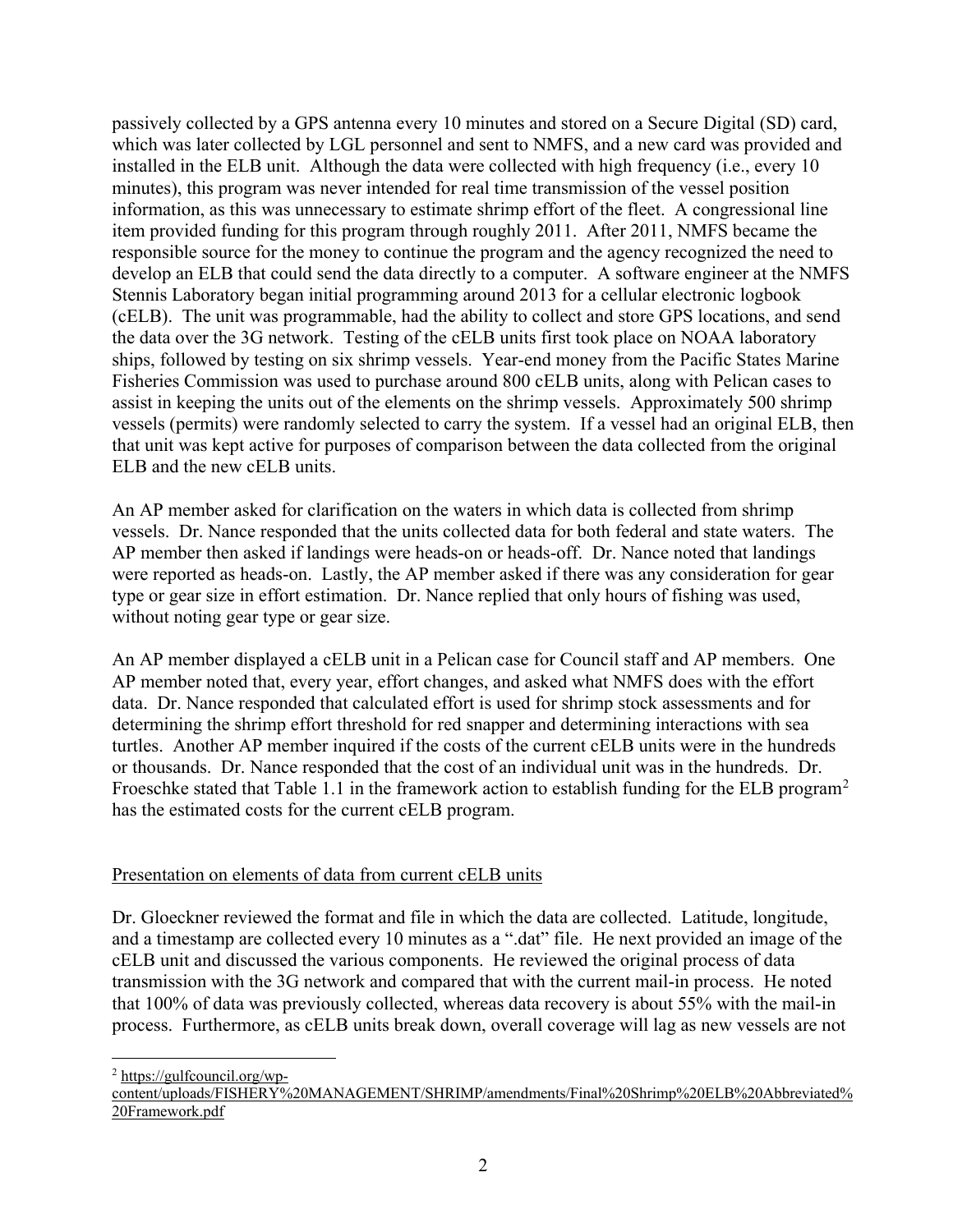being recruited. He also discussed that, in order to meet Section 7(b) of the Endangered Species Act from the recent shrimp Biological Opinion (BiOp) regarding reasonable and prudent measures, NMFS must ensure that future fisheries effort monitoring is conducted at equivalent, or greater, levels as conducted over the past 10 years. Lastly, Dr. Gloeckner noted that there are four broad categories that feed into system components: data collection; data transmission; data storage and analysis; and policy.

An AP member asked if there was anything that could change the 10-minute ping rate. Dr. Gloeckner stated that it could not be done remotely and that the units would have to be removed in order to do so. The AP member then asked if the Science Center was the final destination of the data. Dr. Gloeckner confirmed that it was the final destination. Another AP member asked why it takes several months for the data to be made available. Dr. Gloeckner stated both landings and trip tickets are needed, and trip tickets do not arrive in real time, unless they are federal dealers that report electronically. Trip tickets generally take 1-2 months to arrive, and then quality control and matching has to occur. Ms. Bellais (GSMFC staff) responded that, once states receive trip tickets, states process the data for a month. The data is then sent to the Gulf States Marine Fisheries Commission (GSMFC) for further processing. The entire process could take up to 2 months, and the GSMFC is working to reduce the time.

An AP member asked for an explanation of the 55% data recovery with the current mail-in process. Dr. Gloeckner stated that some individuals have not mailed in their SD cards yet. Another AP member stated that, with the 55% data recovery, the Shrimp Focus Group had discussed inclement weather this fall in the Gulf, which could be impacting the mail-in of SD cards and asked for an update of the 55% since the October 2021 presentation. Dr. Lowther stated that the percentage was now about 60%. The AP member commented that a lesser number of vessels could suffice for being in compliance with the recent Shrimp Biological Opinion. Dr. Froeschke replied that, if the non-reporting is not random, then the collected data would not be a representative estimate of the fleet.

#### GSMFC process for data retrieval, security, and storage

Ms. Bellais reviewed the current process, which involves the Southeast Fisheries Science Center (SEFSC) Galveston lab sending a batch of SD cards to the GSMFC via FedEx as well as emailing an Excel spreadsheet with the contents of the batch. For data processing, the GSMFC has a computer dedicated to this process, which is disconnected from the GSMFC network while each SD card is processed (including a virus scan). The computer is then reconnected to the network, and invalid characters are removed from local data files before the data files are imported into an Oracle table in the GSMFC data warehouse. For data transfer to the SEFSC, the SD cards are returned to the Galveston lab, and the Galveston lab is notified that the batch is ready for retrieval via GSMFC via Oracle connection. The GSMFC is capable of handling secure electronic transfer of data using multiple transfer methods. There are requirements that must be met. For instance, data would need to be sent to a cloud service since the GSMFC IT department is not a 24/7 operation.<sup>[3](#page-2-0)</sup> Additional costs would be incurred if, for instance, the data requires cleaning or pre-

<span id="page-2-0"></span><sup>&</sup>lt;sup>3</sup> The complete list of requirements are on slides 6-7 of the GSMFC's presentation, which may be viewed at [https://gulfcouncil.org/wp-content/uploads/VII.-c.-GSMFC\\_eLB\\_Shrimp\\_Data\\_Flow.pdf](https://gulfcouncil.org/wp-content/uploads/VII.-c.-GSMFC_eLB_Shrimp_Data_Flow.pdf)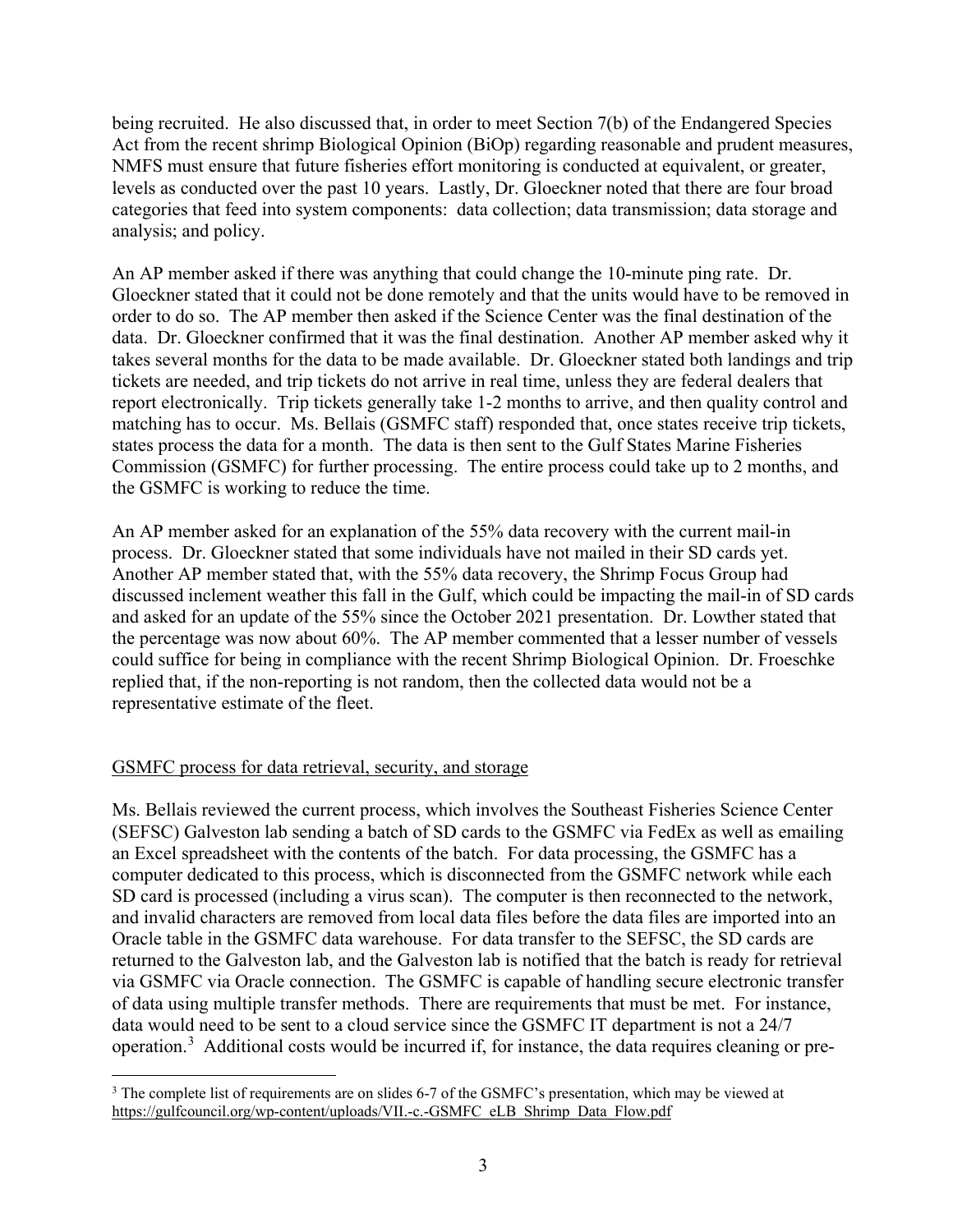processing. The GSMFC has received 5 batches from NMFS so far, with 275 SD cards, as of December 1, 2021.

An AP member inquired if the batches come in at a certain, regular time of the month. Ms. Bellais responded that NMFS does not send batches based on timing or number of cards included. The AP member then asked how the current and previous process could be made more efficient. Ms. Bellais replied that the current process seems to be pretty efficient. Mr. Ferrer (GSMFC staff) replied that, for the electronic process, that the GSMFC would like the data to be sent in a different format (i.e., JavaScript Object Notation [JSON]) when new units are put in place so that data could go directly into the final database without an intermediary database being needed.

An AP member asked if there was a way for reminders to be sent to fishermen for the SD cards. Ms. Bellais replied that it would be a SEFSC responsibility to send out reminders. Dr. Lowther said that email reminders and postcard reminders had been sent, which led to a small uptick in SD card returns. Another AP member inquired as to which ports are lagging in returns of SD cards. Ms. Bellais responded that she was unable to answer that question. Council member Bosarge commented that, with the hurricane that went through Louisiana, some individuals still do not have mailboxes and considerations of how to get reminders out are needed. An AP member stated that some individuals in Louisiana still do not have internet and that some are still living in tents and asked if there was a way that Sea Grant agents could assist in increasing the return rate and compliance. Another AP member inquired if the Southern Shrimp Alliance could also assist.

#### Comparison table

Council member Bosarge reviewed elements for vessel monitoring system (VMS) type-approval in contrast with draft technical specifications for reinstituting the historical cELB program for the federal Gulf shrimp fishery. Some of the items that would change under the draft technical specifications are as follows: at-sea-testing would be a requirement, rather than be optional; oneway communication from the vessel to NMFS would be needed, rather than two-way communication; messaging and electronic forms would not be applicable to the historical cELB program. Council member Bosarge noted that VMS units are only required to store a minimum of 1,000 position fixes, which would translate into about 7 days of fishing for the shrimp industry, whereas a minimum of 14,400 position fixes are included in the draft technical specifications, which should translate into about 100 days of fishing for the shrimp industry. Remote change of the ping rate by an authorized user is permitted for VMS units, and this was removed for the draft technical specifications, as Council member Bosarge stated there would be no need for that. She noted that the section on litigation support from VMS type-approval would not be applicable in the draft technical specifications, since cELB is a scientific data collection program.

An AP member asked to whom the draft technical specifications would be presented. Council member Bosarge stated that an alternative in the draft framework action considers the information contained in the draft technical specifications so to continue to historical cELB program and that NMFS has been requested to evaluate these draft specifications.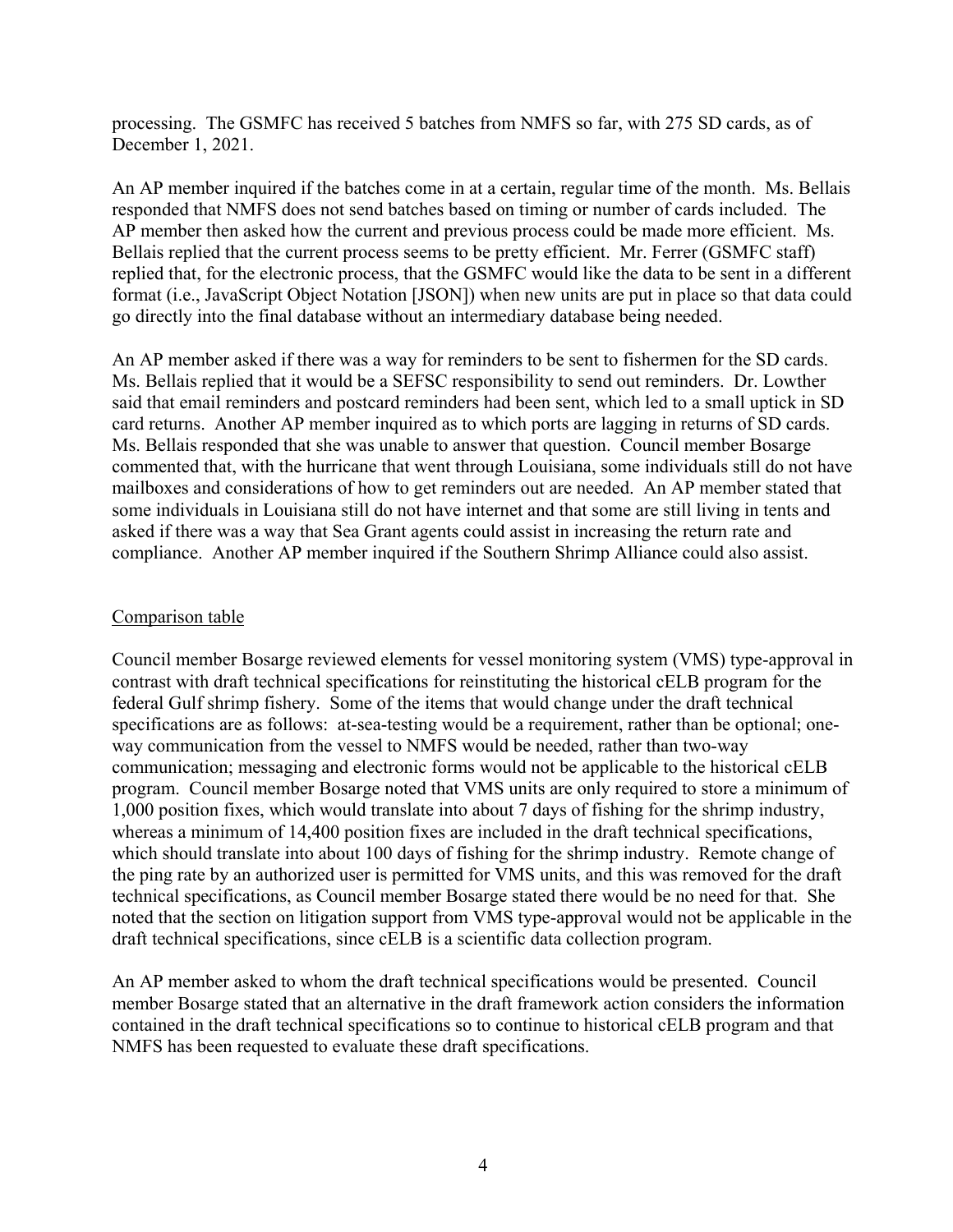Dr. Gloeckner commented that VMS data will work with the current shrimp effort algorithm. He noted that vendors would address the memory storage capacity, if they want to participate in a program for the shrimp industry. He also noted that, currently, OLE would have to request access to change the ping rate for VMS units and does so rarely. Council member Bosarge stated that OLE still has that ability, which is not needed for the shrimp industry.

#### Presentation: case study of South Atlantic rock shrimp VMS data inputted into the Gulf shrimp effort algorithm for illustration of compatibility

Dr. Gloeckner stated that the basic VMS data that is collected is very similar to the cELB data. However, the downloaded VMS data was tested at 1-hour resolution, whereas the federal Gulf shrimp fishery has 10-minute resolution with cELB units. He stated that the inferred speed can be used to identify trawling versus steaming. He showed two routes for VMS data, one going through GSMFC from the satellite/cellular receiver and one going through the Office of the Chief Information Officer (OCIO). The route through the OCIO would meet the requirements for VMS reimbursement; the route through GSMFC does not appear to meet the requirements for VMS reimbursement. He also noted that it would be possible to link trip ticket landings, in the same manner as the cELB program.

An AP member expressed skepticism regarding the speed of the rock shrimp vessel in a straight line, shown in the presentation. Another AP member agreed with the comment.

One AP member stated that, during the Shrimp Focus Group meeting in October 2021, he recalled an issue of compatibility being mentioned and that the VMS data had not been run through the shrimp effort algorithm. Dr. Gloeckner responded that the lack of 10-minute ping rates (1-hour ping rates are in the rock shrimp data) meant that the data could not be run through the shrimp effort algorithm in its current form, but not necessarily that the data were incompatible. An AP member commented that there was still a need for the additional option (current Alternative 3) in the draft framework action to avoid any issues of data incompatibility, which could lead to the industry not being in compliance with federal acts. Council member Bosarge then asked for additional details on the slides for the two routes of VMS data. She inquired if only an OLEapproved VMS unit could be used for the two routes. Dr. Gloeckner stated that an OLE-approved VMS unit could be used for either route, but that some of the benefits such as reimbursement would not be available if the data is sent to GSMFC.

An AP member noted that this is a scientific data collection program and noted that access to the VMS data by OLE is earlier in the process with the OCIO route than with the GSMFC route. Another AP member asked why the GSMFC route meant reimbursement is not available. Dr. Gloeckner responded that this is the way that national program is setup.

Ms. Bellais stated that, in the GSMFC route, the GSMFC is not housing the data. Once the Galveston laboratory retrieves the data, the GSMFC removes the data, and so OLE would not be able to retrieve it from the GSMFC. Dr. Simmons commented that clarification is needed on whether the Council can make the decision where the data goes, before the January Council meeting, as it is not currently considered in the framework action. She also asked about the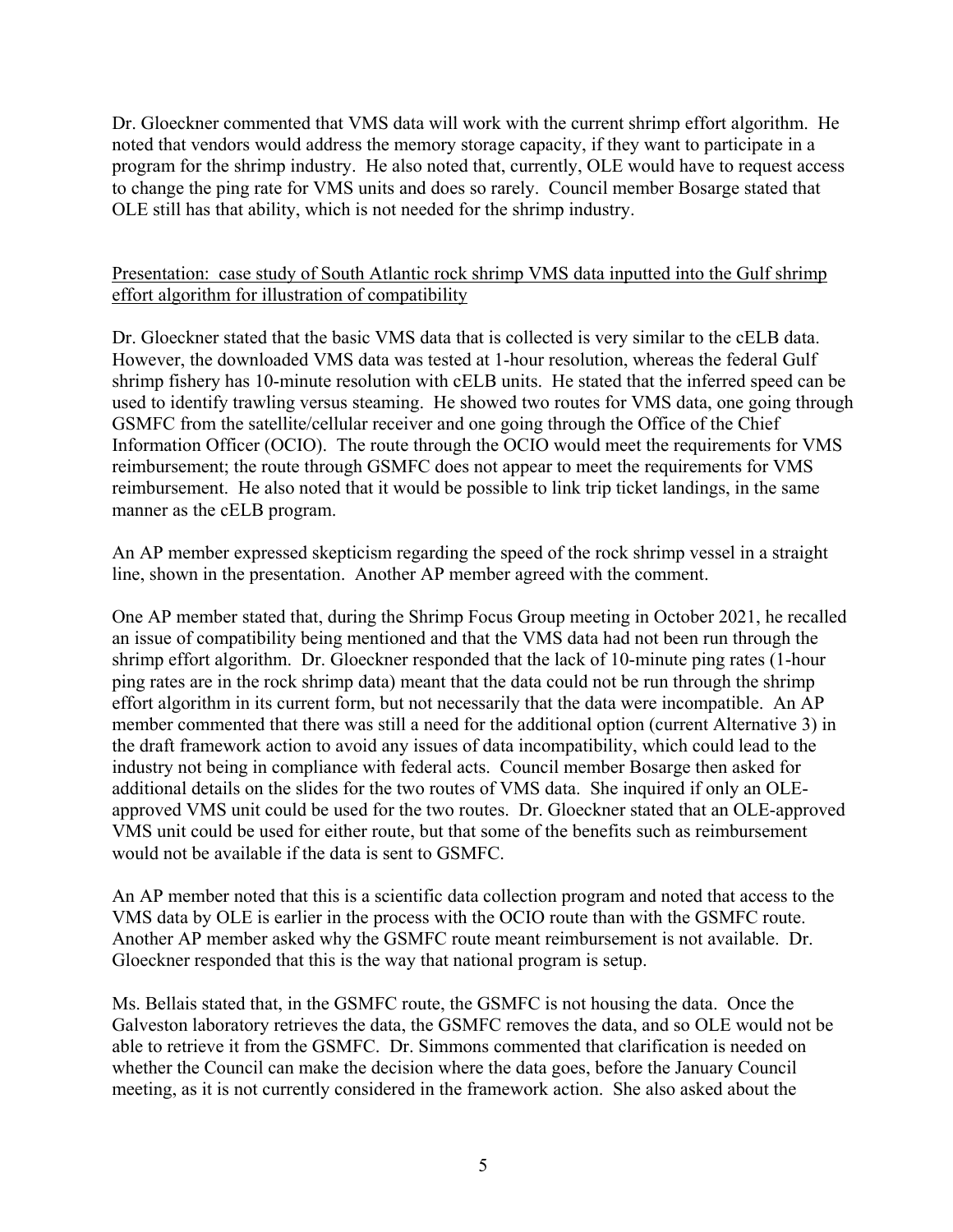timeline for reporting on the evaluation of the draft technical specifications to the Council. Dr. Gloeckner stated that the Southeast Regional Office (SERO) is scheduling a meeting of NMFS staff to evaluate the draft technical specifications. An AP member noted that it is not just the route of the data that needs to be clarified, but also differences in the type of data collected. Dr. Gloeckner stated that additional forms would not be required, if the shrimp industry moves to a VMS program.

#### Summary of October 2021 Shrimp Focus Group Meeting

Dr. Freeman reviewed the membership of the Shrimp Focus Group, noted that the Shrimp AP had received today the same presentations that the Shrimp Focus Group had at its meeting, and then noted that the two recommendations from the Shrimp Focus Group had been adopted by the Council at its October meeting and been acted upon.

An AP member commented that the South Atlantic rock shrimp presentation may have led to more confusion than answered questions. He then added that he wanted to ensure that the presentation evaluating the draft approval specifications would be given at the January 2022 Council meeting.

**Motion: To request that the Council work with NMFS to ensure that the agency's evaluation of the draft approval specifications set forth in Appendices D and E of the draft Shrimp Framework Action as requested by the Shrimp Effort Data Focus Group is completed in a timely manner and presented to the Council at its January 2022 meeting.**

**Motion carried unanimously.**

### Review of Draft Shrimp Framework Action

Dr. Freeman provided the motivation of the draft shrimp framework action before reviewing the purpose and need statements. He then discussed the 3 alternatives and noted that the viability of the current Alternatives 2 and 3 needed to be determined, before the draft framework action is further developed. He also noted that satellite transmission had been removed from consideration, based on Council discussions regarding the cost.

An AP member inquired about the Action's Note that asks for the type of bycatch reduction device. Another AP member responded that this information is requested on an annual form, but is not part of the effort data collection program itself. An AP member emphasized that, until testing of VMS units has occurred, the Council will not know if the current Alternative 2 is a viable alternative for the Gulf shrimp industry.

An AP member stressed that, moving forward, they must receive the agency's review of the draft technical specifications for the current Alternative 3. Dr. Freeman concurred that they needed to know which parts of the draft technical specifications were viable and stated that they needed to know which alternatives were viable, in order to further develop the draft framework action.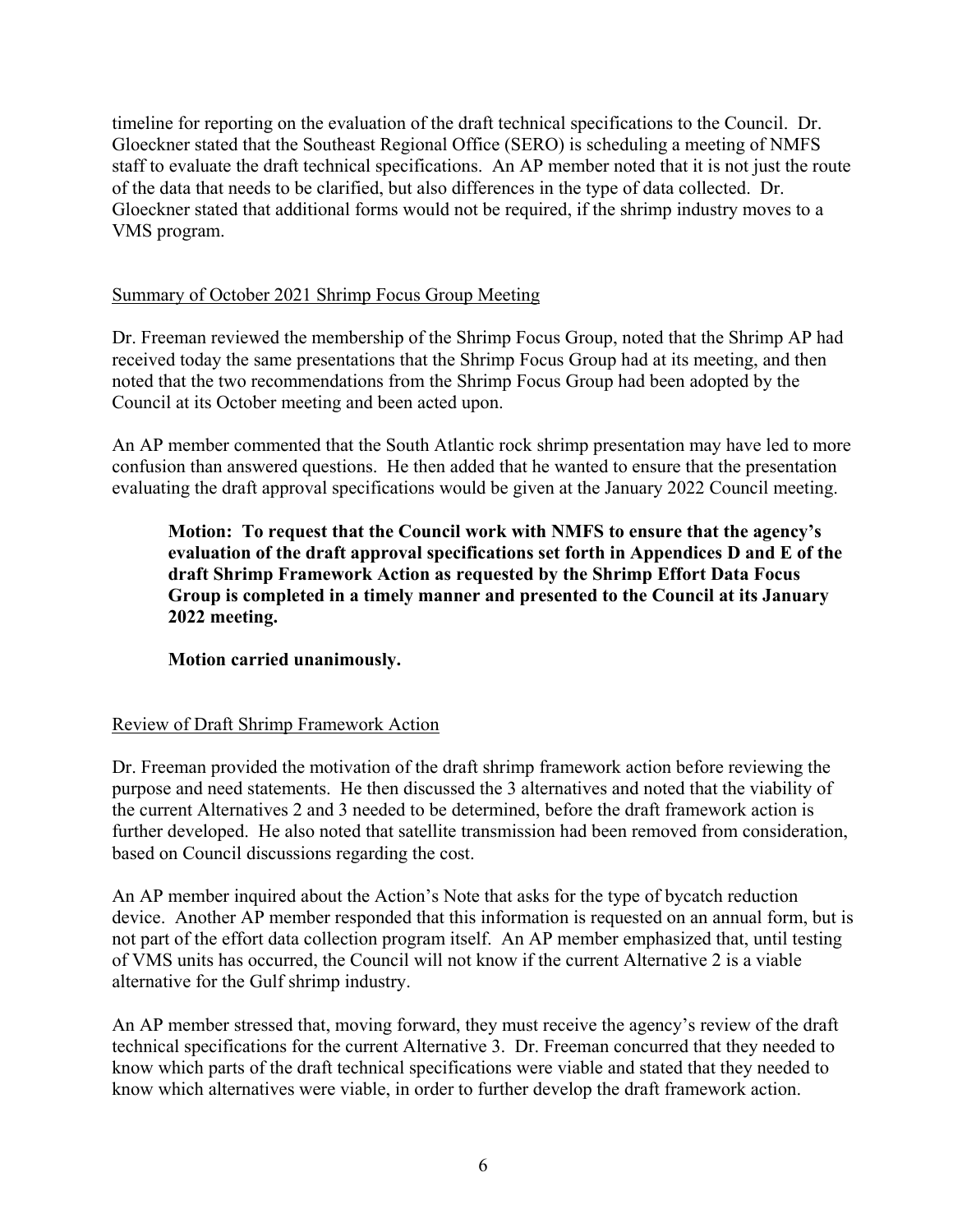Council member Bosarge noted that multiple items were included in the letter sent to NMFS, as part of the evaluation of the draft technical specifications. Dr. Freeman then read from the letter: "the Council requests that NMFS fully evaluate and consider, to the maximum extent possible, these draft approval specifications and that this evaluation be presented during the January 2022 Council meeting. Specific items that should be considered include: logistics involved in either bringing a National Environmental Satellite, Data, and Information Service server online for data transmission or use of a Gulf States Marine Fisheries Commission server; which office or center of the National Marine Fisheries Service will house the technical specifications for the Gulf shrimp industry; who will handle the scientific testing and vetting of vendors seeking type-approval." Dr. Gloeckner noted that agency lawyers would be needed for the evaluation of the draft technical specification.

## *Draft Plan for Pilot Testing of VMS Units on Gulf Shrimp Vessels*

Mr. Wallace presented on a draft plan to evaluate cellular VMS as an alternative to the Gulf shrimp cELB program. He noted that two vendors, Faria and Woods Hole, agreed to deploy their units on a few shrimp vessels for free in 2022 for testing. Shrimp vessels would need to meet certain requirements: operating a cELB; must be active; have a known primary port; be representative of the fishery. A side-by-side comparison of VMS and cELB data processed through the shrimp effort algorithm would occur. He presented a table for a deployment schedule and noted that the testing duration would be roughly 30 days, to commence around May 2022. Dr. Freeman asked if testing could occur sooner and how long the data analysis and comparison would take. Mr. Wallace said that the RV Caretta would not be available until May, but that deployment on shrimp vessels could occur sooner. An AP member commented that the industry will not have confidence in cellular VMS until testing is completed and evaluated. Council member Bosarge stated that P-Sea WindPlot could be used on the RV Caretta as well, in order to test all the alternatives from the draft shrimp framework action at the same time.

Council member Bosarge asked for clarification on what a data logger is. Mr. Wallace explained that it is an accelerometer and knows xyz position data and that NMFS is trying to develop this technology along with automation to provide real time effort estimates, without post-processing.

Dr. Gloeckner inquired if the shrimp vessels that target pink shrimp would be in south Florida. Mr. Wallace said they would likely be in south Florida, but was open to suggestions of the deployment schedule table. Dr. Simmons asked if the vendors were able to accommodate a 10 minute ping rate and if cellular transmission would occur during testing. Mr. Wallace responded that the vendors were able to use a 10-minute ping rate and that cellular transmission of VMS units would be tested.

Council member Bosarge asked if the Shrimp Focus Group could be convened to review testing protocols. Dr. Freeman suggested coordinating with Mr. Wallace to schedule a webinar to discuss and evaluate testing protocols prior to commencement of testing.

An AP member asked if Louisiana could be added to deployment schedule table, since the other 4 Gulf states were included, for industry buy-in. Mr. Wallace said that Louisiana could still be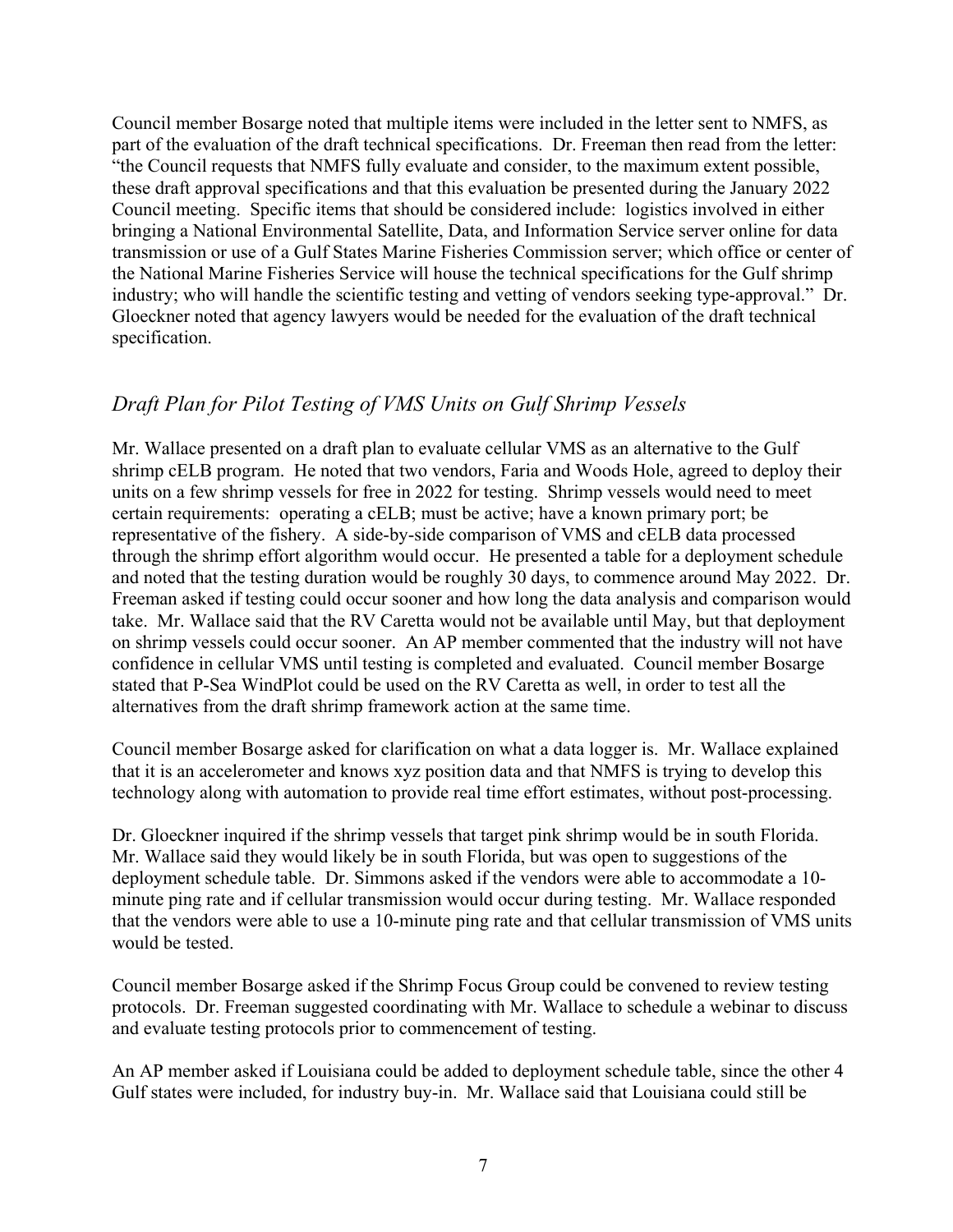added. Council member Bosarge commented that vessels which target pink shrimp had been added to the deployment schedule table based on industry input and that industry may have additional input.

## *Recent Shrimp Biological Opinion*

Ms. Lee presented on the 2021 biological opinion on Endangered Species Act (ESA) sea turtle conservation regulations and Magnuson-Stevens Fishery Conservation and Management Act federal shrimp fisheries. She reviewed the sections in a generic biological opinion. She noted that re-initiation was triggered by multiple items: new listed species under the ESA, new sea turtle bycatch information, and the December 2019 Final Rule requiring turtle excluder devices (TEDs) for a portion of the skimmer trawl fisheries. Issues raised in an October 2020 court decision remanding the 2014 Opinion also had to be addressed. The proposed action includes authorization of shrimp trawling in the Exclusive Economic Zone under both the Gulf and South Atlantic Fishery Management Councils' Shrimp Fishery Management Plans. The biological opinion also includes the status of all listed species; there is no critical habitat to be included for this specific case.

Ms. Lee noted that the consultation considers, among other effects, the effect that an exemption on sea turtle takes via sea turtle conservation regulations have on listed species. For each listed species likely to be adversely affected, the effects are quantified with estimates of bycatch/capture and mortality in an annual context. The biological opinion concluded that the proposed action is not likely to jeopardize the continued existence of any of the listed species that may be adversely affected.

Ms. Lee reviewed the anticipated total take over a 5-year period of multiple sea turtle species. She noted that fishing effort and observer data must be collected in order to produce take estimates over 5-year periods. Conservation recommendations included gear/sea turtle investigations, such as the efficacy of TEDs in the skimmer trawl fisheries for vessels less than 40 feet in length, and monitoring/data improvements.

An AP member inquired how the industry will know how its incidental take numbers are looking, if estimates are only produced every 5 years. Ms. Lee explained that a few data years are needed to produce the estimates. The AP member then asked if the Protected Resources Division will hold Section 7 consultations with BOEM regarding wind development in the Gulf and at what point in the process that will occur. Ms. Lee replied that consultations will occur and that, once full information on the action is provided, a full consultation package will be prepared. The AP member then expressed concern that the shrimp industry would be held accountable for reductions in the stocks of protected species due to wind energy development in the Gulf.

An AP member asked if the information on the incidental takes shown in the presentation could be provided on a regular basis to the AP. Ms. Lee replied that a request for an annual update on the information related to the takes in the shrimp industry could be made.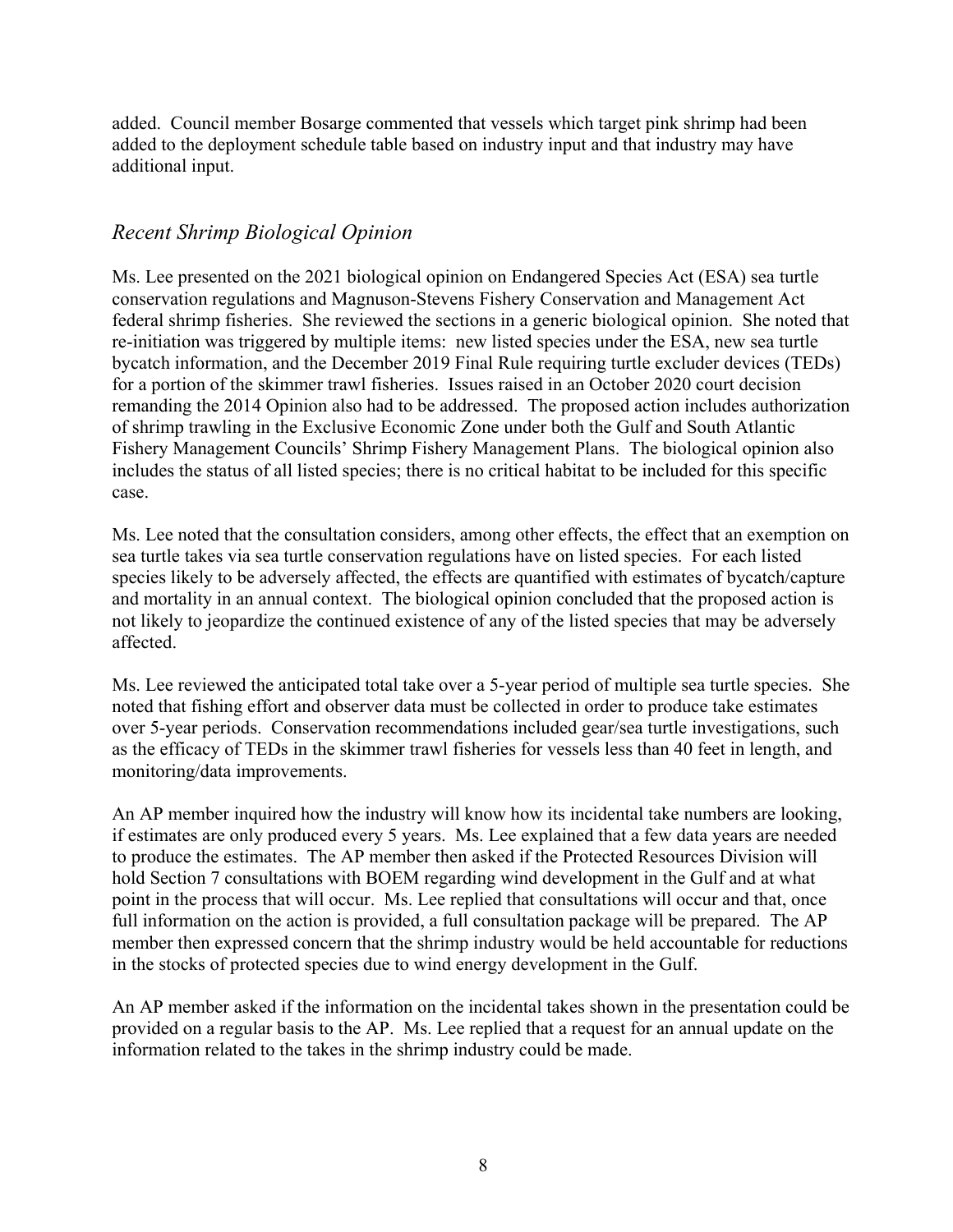In response to an AP member's question, Ms. Lee noted that boarding data from the U.S. Coast Guard is not included in the incidental take numbers in the recent biological opinion.

### **Motion: To request that the Council work with the Office of Protected Resources to provide an annual update to the Shrimp AP and Gulf Council on sea turtle take and TED compliance.**

**Motion carried unanimously.**

# *Bureau of Ocean Management: Wind Energy Development in the Gulf*

Mrs. Matthews reviewed BOEM's mission responsibilities and explained Executive Order 14008, issued by President Biden in 2021, which establishes the first-ever national offshore wind goal. She then reviewed the 4 phases of the renewable energy process: planning and analysis; leasing; site assessment; construction and operations. As background information, Mrs. Matthews noted that the inaugural Gulf of Mexico Regional Task Force Meeting was held on June 15, 2021. She explained the process for area identification, starting with initial identification of areas that may be suitable for potential offshore wind development. She noted the potential offshore wind turbine structures and commented that jackets would be the mostly likely structure, with floating substructures being a possibility in waters deeper than 60 meters. She also showed how shrimp trawling effort and avian information would be utilized in identifying the wind energy area.

An AP member inquired if members of the fishing industry can become members of the Gulf of Mexico Regional Task Force. Mrs. Matthews explained that while a state governor may request the formation of a task force, BOEM sets up the task force. She noted that the Gulf of Mexico Regional Task Force is populated with members representing state, federal, and tribal governments.[4](#page-8-0)

An AP member asked for an approximate number of turbines needed to meet the 30 gigawatts goal by 2030 in the Executive Order. Mrs. Matthews explained that roughly 58 turbines produce 1 gigawatt, so about 1,740 turbines would be needed across the Atlantic, Gulf, and Pacific. She noted that as turbine technology changes, that number may decrease. The AP member then asked if wind leasing would be similar to gas and oil leasing, with the highest bids winning. Mrs. Matthews explained that it would be silent, online bidding. The AP member inquired if there would be a common transmission line for all turbines in the Gulf, to prevent excessive dredging. Mrs. Matthews responded that Louisiana had expressed similar concerns. She stated that BOEM is looking into a grid backbone for turbines to tie into, and it might be possible to use existing pipelines as well.

An AP member asked if there were any estimates of jobs lost in the fishing industry as a result of the 30 gigawatts goal by 2030. Mrs. Matthews replied that she was unaware of such estimates.

<span id="page-8-0"></span> <sup>4</sup> Following the AP meeting, Mrs. Matthews corresponded that <sup>a</sup> NOAA representative is on the Gulf of Mexico Regional Task Force and that member may represent Council interests. She also noted that the Task Force is neither a decisionmaking body nor an approval body.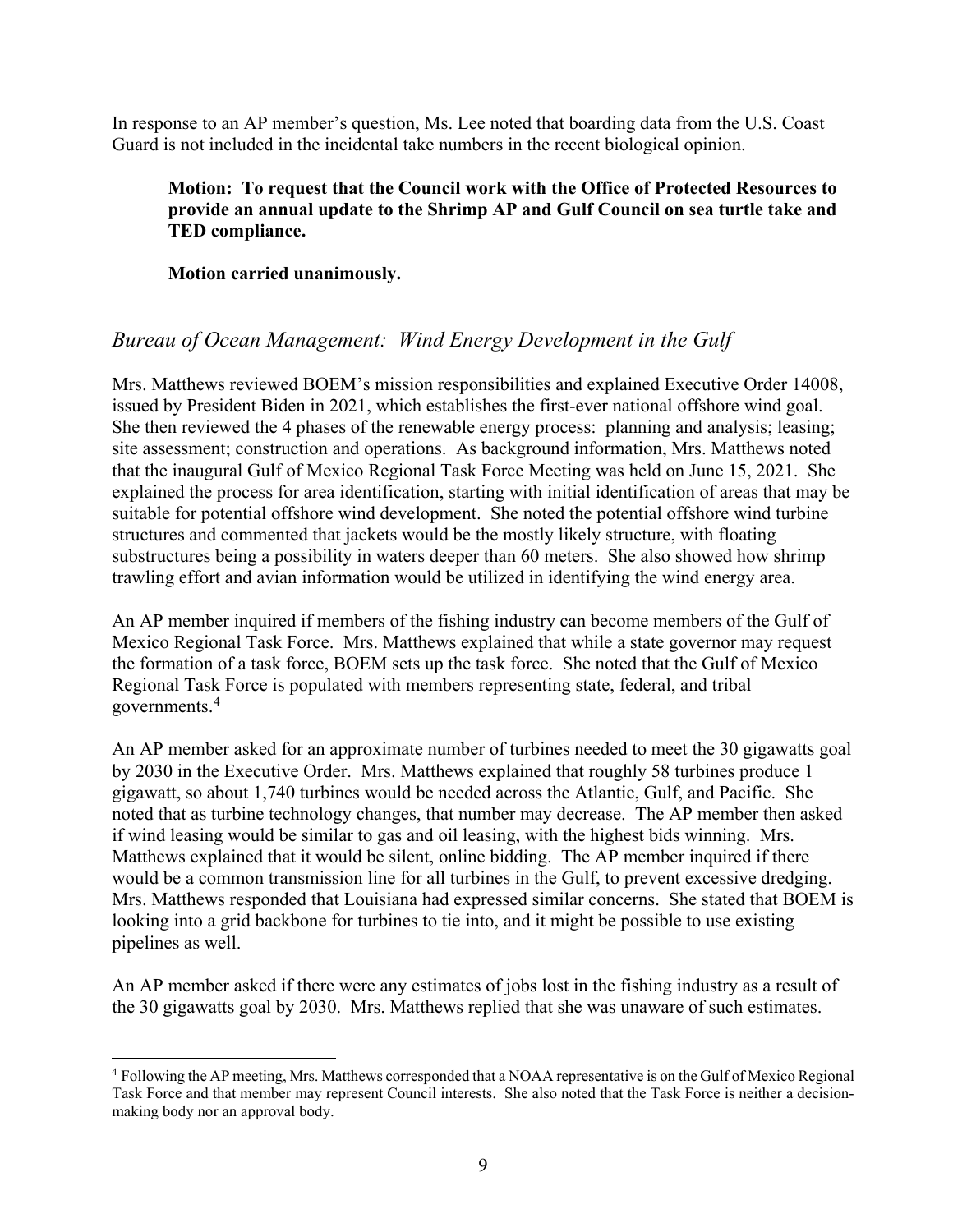Another AP member inquired if a disaster plan is being developed. Mrs. Matthews said that BOEM is working closely with developers, including discussion of blade technology and powering turbines down during hurricanes. An AP member asked if the spatial management technology used by NOAA in identifying aquaculture areas and Section 7 consultation will be utilized in identifying wind energy areas. Mrs. Matthews responded that Section 7 consultation will occur with National Environmental Policy Act reviews. BOEM is meeting with NOAA again next week and will discuss data needs as well as how to incorporate the information in the Atlas. Another AP member stated that there were rumors that BOEM and wind energy companies have already determined the wind energy areas and locations of turbines, outside of the described process. Mrs. Matthews responded that this was not the case. An AP member then made the following motion:

**Motion: Pursuant to Section 305(b)(3) of the Magnuson-Stevens Act, to request the Council to comment on and make recommendations to NMFS and BOEM regarding any potential impacts of offshore wind energy development, including offshore facilities and transmission lines, on all Essential Fish Habitat in the BOEM Call Area in the Gulf of Mexico.**

#### **Motion carried unanimously.**

Dr. Freeman inquired what the deadline would be for the Council to send comments and/or recommendations to BOEM. Mrs. Matthews responded that she can speak to senior leaders that Council comments will be expected the first week of February 2022, since the original deadline is December 16, 2021. An AP member then made the following motion:

**Motion: To request the Council to work with NMFS to ensure that BOEM enters into consultations with NMFS pursuant to section 7 of the Endangered Species Act (ESA) with respect to any action BOEM takes or proposes to take to authorize offshore wind energy development in the Gulf that may affect any ESA listed species or designated critical habitat. Such consultations should begin as early in the BOEM process as possible.**

#### **Motion carried unanimously.**

An AP member provided a map of the shrimp electronic logbook sum of trawls, from 2004-2019, graded from high to low levels, overlaid on the BOEM wind energy call area. He then made the following motion:

**Motion: To request that the Council work with NMFS to ensure that the complete historical Gulf shrimp fishing effort data set is fully included and considered as part of the collaborative BOEM/NOAA spatial management analyses for evaluating potential sites for offshore wind energy facilities and transmission lines in the Gulf.**

**Motion carried unanimously.**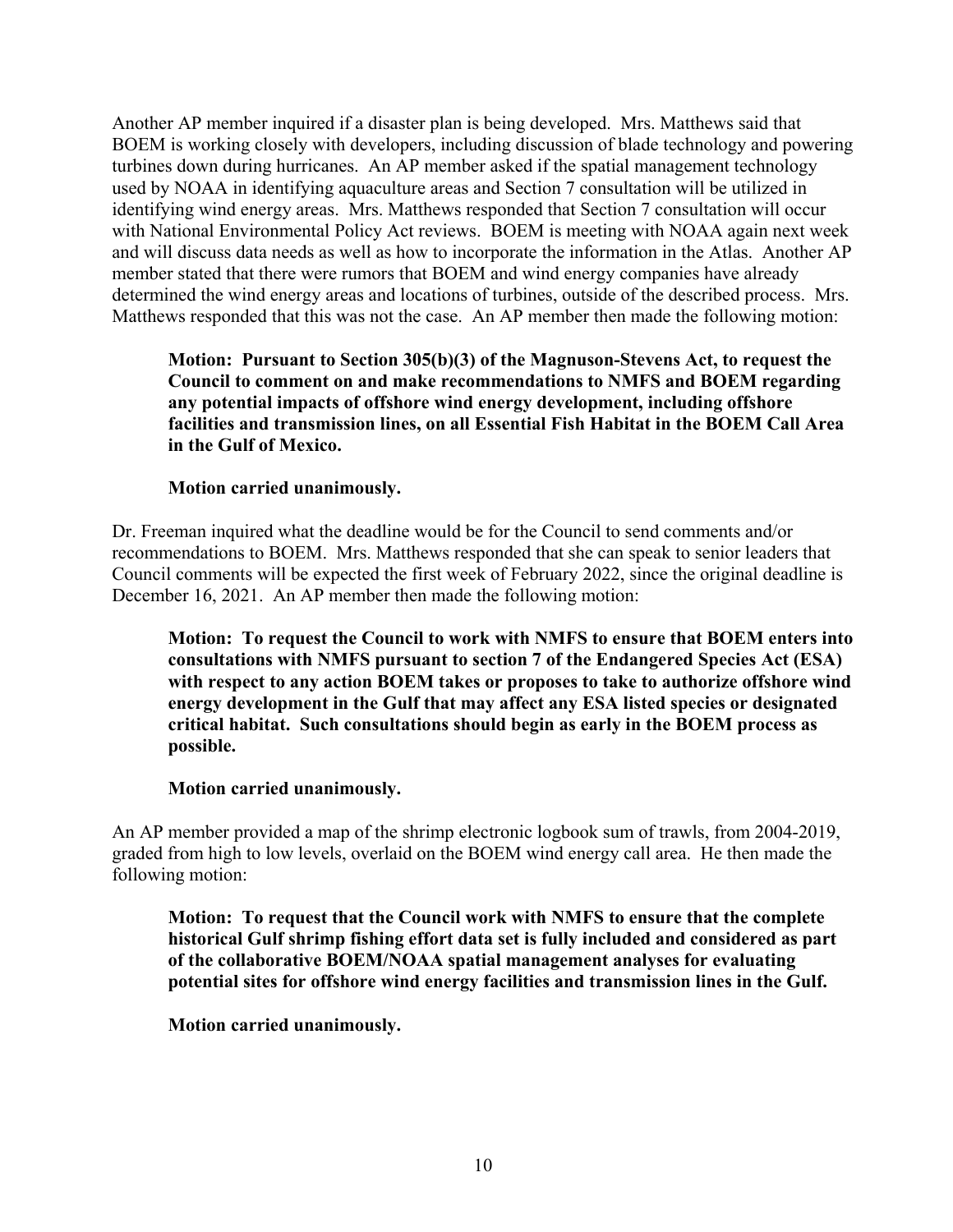## *Update on Aquaculture Opportunity Areas*

Dr. Riley presented on the Aquaculture Opportunity Areas (AOAs) Atlases. He noted that one atlas was produced for the Gulf of Mexico and a separate atlas was produced for California. He provided an overview of the national spatial planning infrastructure. He explained that the Gulf study areas were non-descript in species and considered U.S. federal waters with depths of 50 to 150 meters. Next, Dr. Riley reviewed the number of stakeholder meetings and the number of attendees. He noted that 220 layers of data inventory results were included in the Gulf Atlas. He showed a sample map of suitability modeling to identify areas of highest opportunity for aquaculture, which provide the highest conservation and lowest conflict with other users. Of roughly 30,000 AOA options, 60 clusters were identified, and the top 9 AOA options have been identified. A 30 nautical mile dispersion rule is applied to avoid overlap. He noted that the work on the Atlases represented the most comprehensive regional marine spatial planning ever conducted for U.S. federal waters.

Dr. Freeman asked if the Atlases considered any shifts in spatial effort by the various fisheries in the Gulf. Dr. Riley responded that shifts were observed, but they were not able to be considered in the Atlases, given the timeframe to complete the project. They also noted data caveats, such as geospatial data of recreational fishing.

An AP member noted that AOA Option C-11 is in an area of high shrimping effort and that the shrimp industry may want to comment. The AP member then asked for confirmation that the options have not been finalized for aquaculture use. Dr. Riley confirmed that the options have not been finalized.

Following Dr. Riley's presentation and questions from the AP, Ms. Bennett provided an update on the Gulf of Mexico AOAs Programmatic Environmental Impact Statement (PEIS) process. She first provided a refresher on AOAs, noting that they are defined by NOAA Fisheries as small, defined geographic areas that economically, ecologically, and socially appropriate for aquaculture. She explained that a PEIS is a broad or high-level environmental review document that assesses the impacts of proposed policies, plans, programs, or projects and considers a reasonable range of alternatives, including a no action alternative. A PEIS relies on feedback from stakeholders and the public through its development. The goal for the PEIS timeline is 2 years. The Notice of Intent has not yet been published in the Federal Register, which will allow for a Formal Public Scoping Period. Later in the process, the Notice of Availability of Draft PEIS will be published in the Federal Register, which will allow for a Formal Public Comment Period. Ms. Bennett noted that regular briefings throughout the PEIS process for the Council and APs are planned.

Dr. Simmons asked how often the Atlases would be updated. Dr. Riley said that the Atlas is intended to be a static, standalone product, although they do update the data on their end. Dr. Freeman asked for an approximate month for when the Notice of Intent would be published. Ms. Bennett responded that they hope to have it published in the first part of 2022, but there are a lot of internal conversations on the best path forward. Dr. Freeman noted that the Shrimp AP would meet again, tentatively, in March 2022 and could hopefully get an update from Ms. Bennett regarding the publication of the Notice of Intent.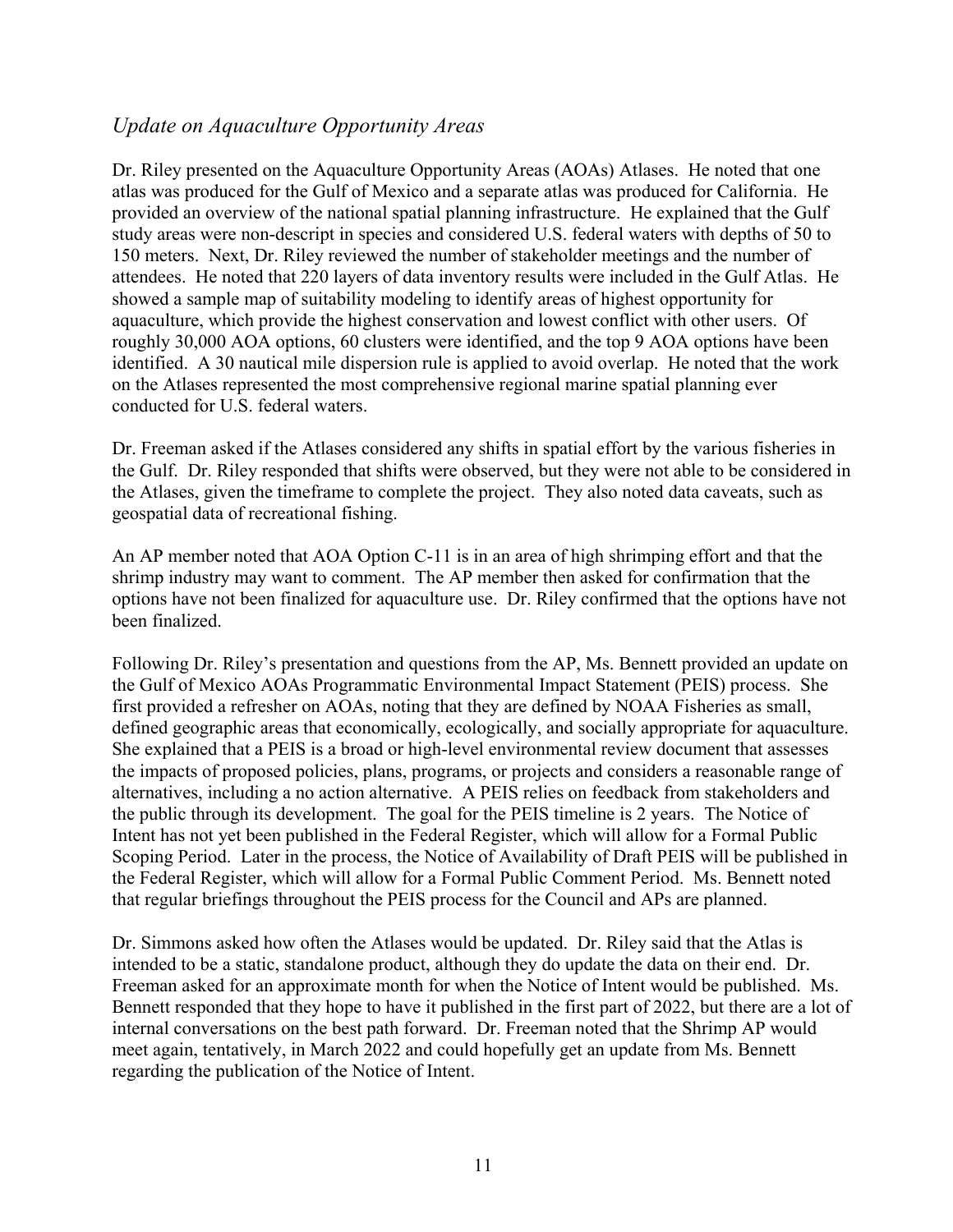Ms. Bosarge requested that public comment from Mr. Brown be entered into the record. Mr. Brown noted that, for Option C-13, if the AOA were to be moved east slightly, it would be out of a high shrimp trawling area. An AP member then made the following motion:

**Motion: To convey to the Council, NMFS and BOEM that the AP believes the analytical approach to spatial planning applied by NOAA in the AOA Atlas would be the most comprehensive, transparent, objective and, therefore, effective tool for supporting critical decision-making regarding competing ocean uses in the Gulf and for minimizing any adverse impacts of those uses on the shrimp industry, including the siting of offshore wind facilities and transmission lines in the BOEM Call Area.**

**Motion carried unanimously.**

## *Discussion of Shark Depredation*

Council member Bosarge commented that a couple of AP members had brought up the issue of shark depredation to her, and this would be an opportunity for the AP to discuss this item. Council member Bosarge then reviewed a prepared list of potential discussion questions.

An AP member stated that, on behalf of the Southern Shrimp Association, he has constantly fielded calls this year related to sharks and shrimp nets. He said that the calls have primarily been from the Northern Gulf and the East coast. Another AP member noted that there have been so many restrictions on the harvest of shark that shark populations have drastically increased. He suggested stock assessments and research on the behavior of sharks. An AP member commented that blacktips and spinners were the primary shark species that he was aware of causing issues with shrimp vessels. Another AP member stated that sharks were also damaging flaps on TEDs, which could lead to violations. One AP member shared a poster of Louisiana Sea Grant research she conducted on the impact of shark damage to the shrimp industry.

An AP member asked Council member Bosarge for information regarding the request for the Council to respond to Highly Migratory Species (HMS). Council member Bosarge stated that the Council has been receiving comments from commercial fishermen along with recreational fishermen during pubic testimony, but that the Council was also asked to provide input for an HMS report to Congress. Another AP member asked if there is a deadline to submit comments. Council member Bosarge replied that the HMS report is to be submitted to Congress in March 2022.

An AP member stated that sharks are causing damage from outside the net and that sharks have no fear when approaching vessels since they are no longer targeted. Another AP member commented that sharks were causing damage from both inside and outside the net and that double bagging is the only thing she had heard of in the industry that seems to deter sharks. One AP member stated that she was aware of a shrimper that got a bent bar violation on his TED, which the shrimper said was due to a shark. Lastly, an AP member noted that the science surrounding sharks in the Gulf is lagging behind what is being seen on the water and that input from fishermen would be useful for improving the science.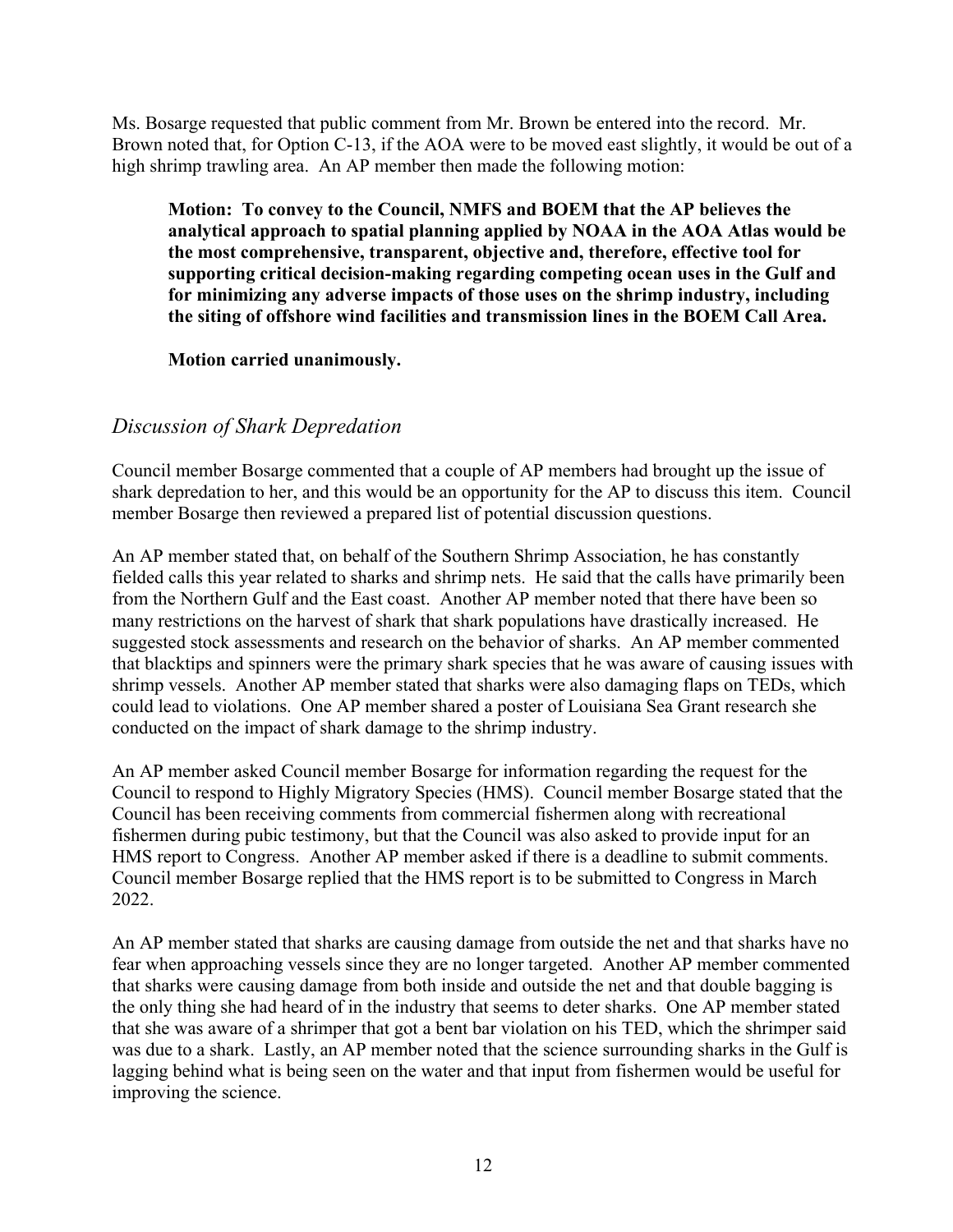### *Public Comment*

A member of the public expressed concern over commercial lobster and stone crab loss from entanglement with shrimp vessels in state waters and requested a rule requiring storage of gear while transiting in state waters. An AP member confirmed with the member of the public that he had raised his concerns with the State of Florida, since this occurs in state waters. Another AP member inquired if consideration had been given to installing lights on traps, to assist shrimp vessels in seeing the traps at night, or consideration of a pointed float to reduce entanglement. The member of the public stated that there is a board meeting of the Florida Keys Commercial Fishermen's Association on December 15, 2021, and that he would share the AP's suggestions.

Another member of the public asked if the AP or Council could request two industry representatives be added to BOEM's taskforce. An AP member then made the following motion:

#### **Motion: To request that the Council communicate with BOEM that two shrimp industry representatives be added to the taskforce.**

### **Motion carried unanimously.**

A member of the public also noted that Louisiana needs to be represented in the VMS/cELB testing in the Gulf, from Mr. Wallace's presentation. Ms. Bosarge stated that further communication with Mr. Wallace needs to occur, in that 'location' from Mr. Wallace's presentation was unclear in terms of whether it meant where the vessel is located or where the vessel trawls.

### *Other Business*

Dr. Freeman reminded the AP that there would tentatively be a Shrimp AP meeting scheduled for March 2022 and to expect an email in January or February to schedule the meeting date. An AP member requested an update on the NMFS evaluation of the draft technical specifications at that meeting.

**The meeting was adjourned at 2:37 pm eastern time on December 8, 2021.**